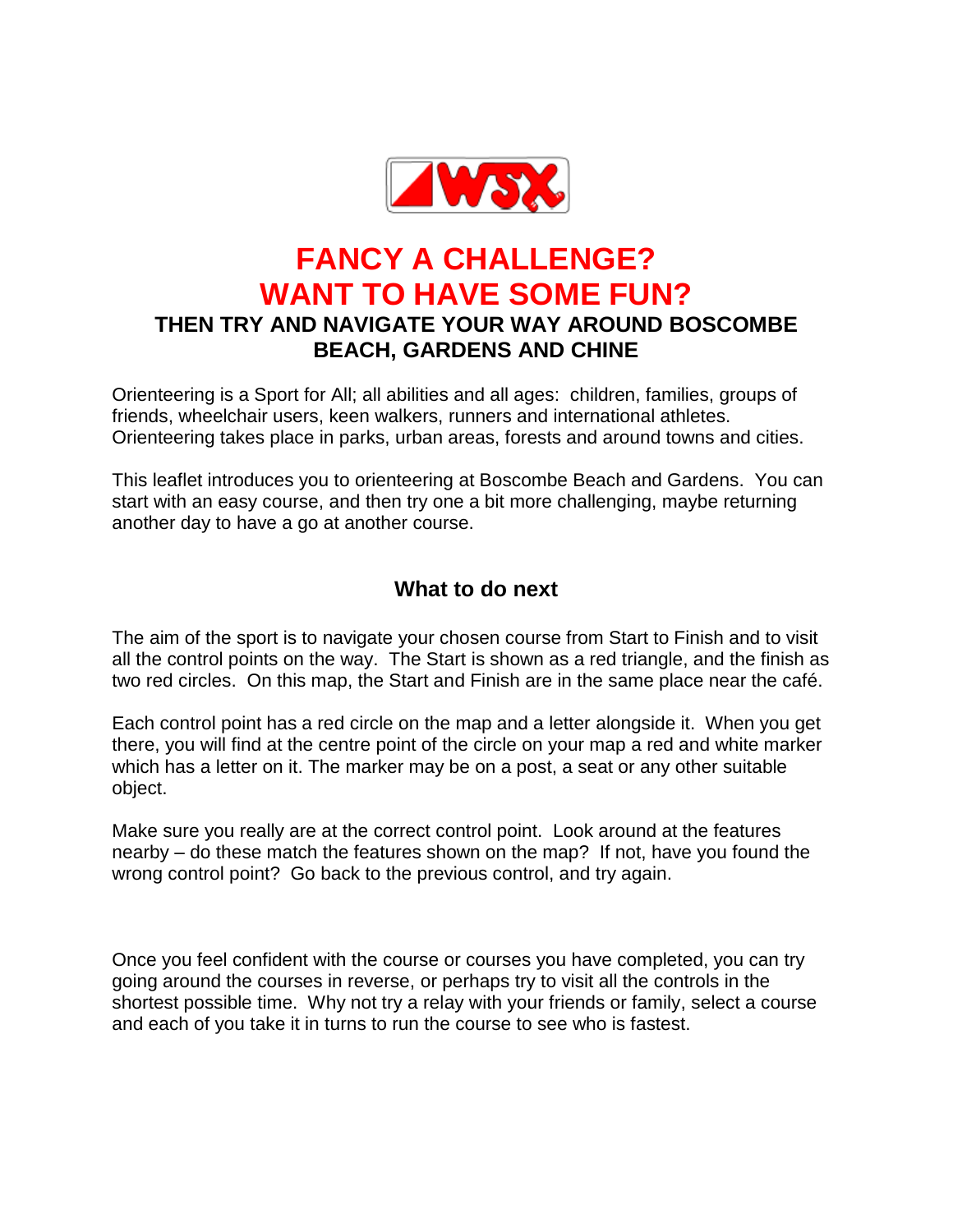#### **Control Descriptions**

In orienteering, every control is on a recognisable feature, so that it can be described. The descriptions for your control sites are:

- F Wall End
- G End of Canopy
- S Groyne
- T Fence Railing
- M Seat
- E Fence Railing
- O Shelter
- J Fence Corner
- Z Post
- Y Under Canopy
- A Play Equipment
- L Fence Railing
- D Post
- N Café Steps
- V Small Post
- H Under Canopy
- P Top of Steps

### **WHAT HAPPENS NOW?**

Now that you have mastered your course or courses at Boscombe Beach, why not try one of our other Permanent Courses? We also have permanent courses at: Kings Park, Bournemouth Queens Park, Bournemouth Poole Park, Poole Slades Farm, Wallisdown Hamworthy Park, Poole Littledown Park, Boscombe Upton Country Park, Poole Brownsea Island (map packs can be purchased from the island shop) Studland Dunes (map packs can be purchased from the National Trust Shop) You can download any of these (except Brownsea) from our website – just go to

[www.wessex-oc.org.uk](http://www.wessex-oc.org.uk/) and click on Locations/Permanent Courses.